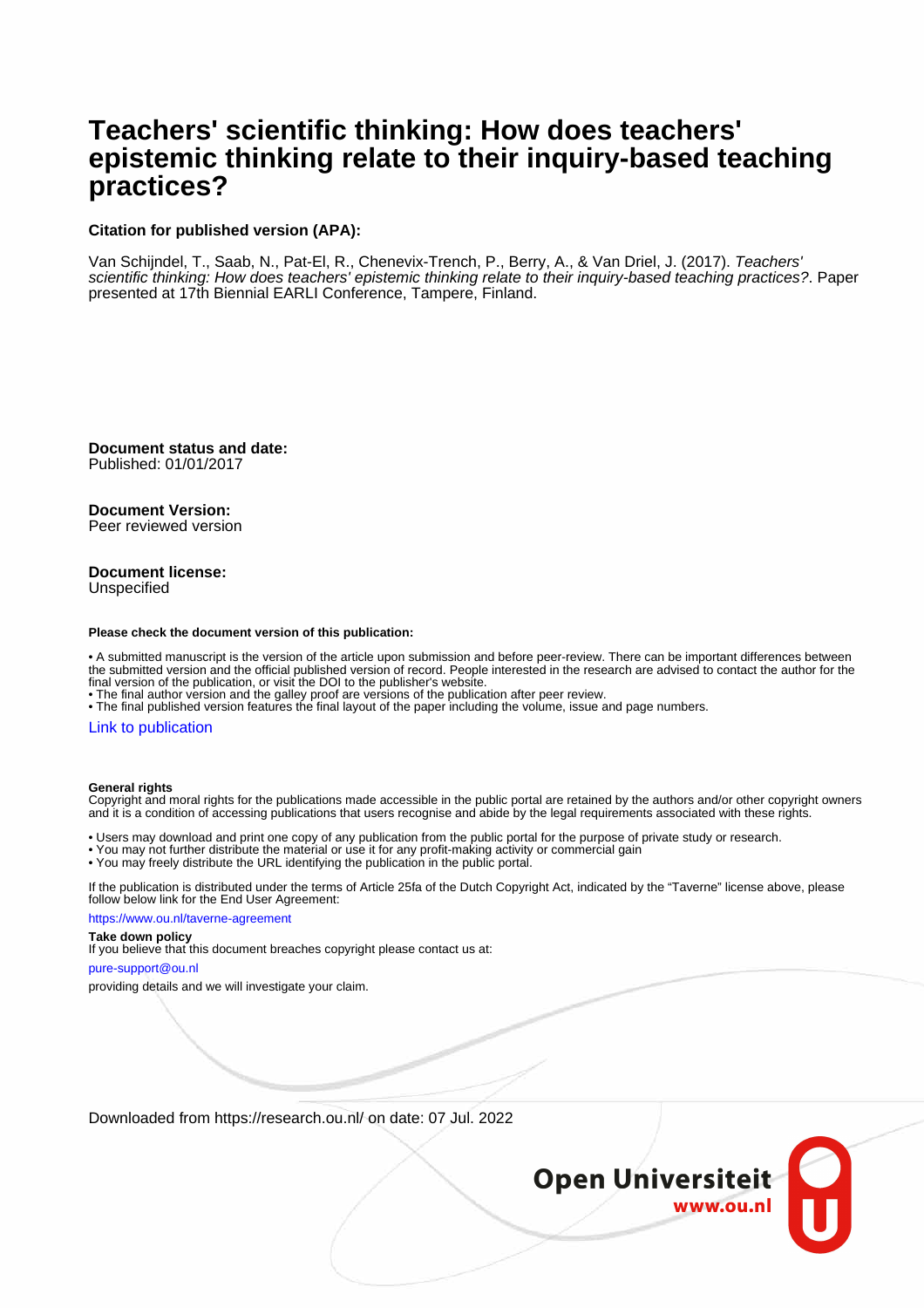# **Teachers' scientific thinking: How does teachers' epistemic thinking relate to their inquiry-based teaching practices?**

## **Introduction**

The last decades, policymakers in both Europe and the US have been arguing for the use of inquirybased learning and teaching in science education (European Commission, 2007; National Research Council, 2012), and more recently, the inquiry-based approach has also found its way to other educational domains (Levy, Thomas, Drago & Rex, 2013). Epistemic thinking is considered to be at the core of the inquiry-based approach, such as illustrated by Windschitl, Thompson, and Braaten (2008) encouraging for inquiry frameworks focusing on both content and the epistemic practices of authentic science. In order for teachers to improve students' levels of epistemic thinking, they need to show advanced levels themselves (Kuhn, Iordanou, Pease & Wirkala, 2008). In the present study, we therefore examine the epistemic thinking of teachers from different educational domains, and the way their epistemic thinking relates to their inquiry-based teaching practices. The study is set in the context of international schools, as the International Baccalaureate (IB) curriculum that is frequently used at international schools, has a strong emphasis on inquiry-based teaching.

Kuhn & Weinstock's (2002, in Kuhn et al., 2008) defined the development of epistemic thinking in terms of the coordination between the objective and subjective dimensions of knowing. They distinguished multiple perspectives of epistemic thinking: at the absolutist perspective one only takes into account objective dimensions, at the multiplist perspective one only takes into account subjective dimensions, and at the evaluativist perspective one is able to coordinate both objective and subjective dimensions of knowing. In the present study, we use Barzilai and Weinstock's (2015) scenario-based assessment of epistemic thinking, which was based on the theoretical perspective developed by Kuhn and colleagues, to assess teachers' epistemological understanding.

## **Method**

*Participants.* Secondary teachers of three international secondary schools in The Netherlands were asked to participate in the study. A total of 147 teachers (64% of all teachers at the three schools) from different educational domains (sciences, humanities, languages, other) participated and gave consent for the use of their data.

*Procedure.* The study was introduced at staff meetings at the participating schools. At these meetings, teachers were asked to complete an online questionnaire, including an inquiry-based teaching practices section and an epistemic thinking section. Follow-up e-mails were sent to reach teachers who were not present at the meetings.

*Inquiry-based teaching measure.* The questionnaire section included five items. The items referred to five steps students engage in inquiry-based learning (Audet & Jordan, 2005), and asked teachers to indicate per step 1) what teaching practices they apply in encouraging students to engage in these behaviors, and 2) how often they encourage students to engage in these behaviors. Table 1 shows an example item concerning the first inquiry-based learning step: 'asking answerable questions and identifying researchable problems'. The following four items covered the steps 'developing plans', 'gathering and processing resources', 'drawing conclusions', and 'reflecting on processes'. An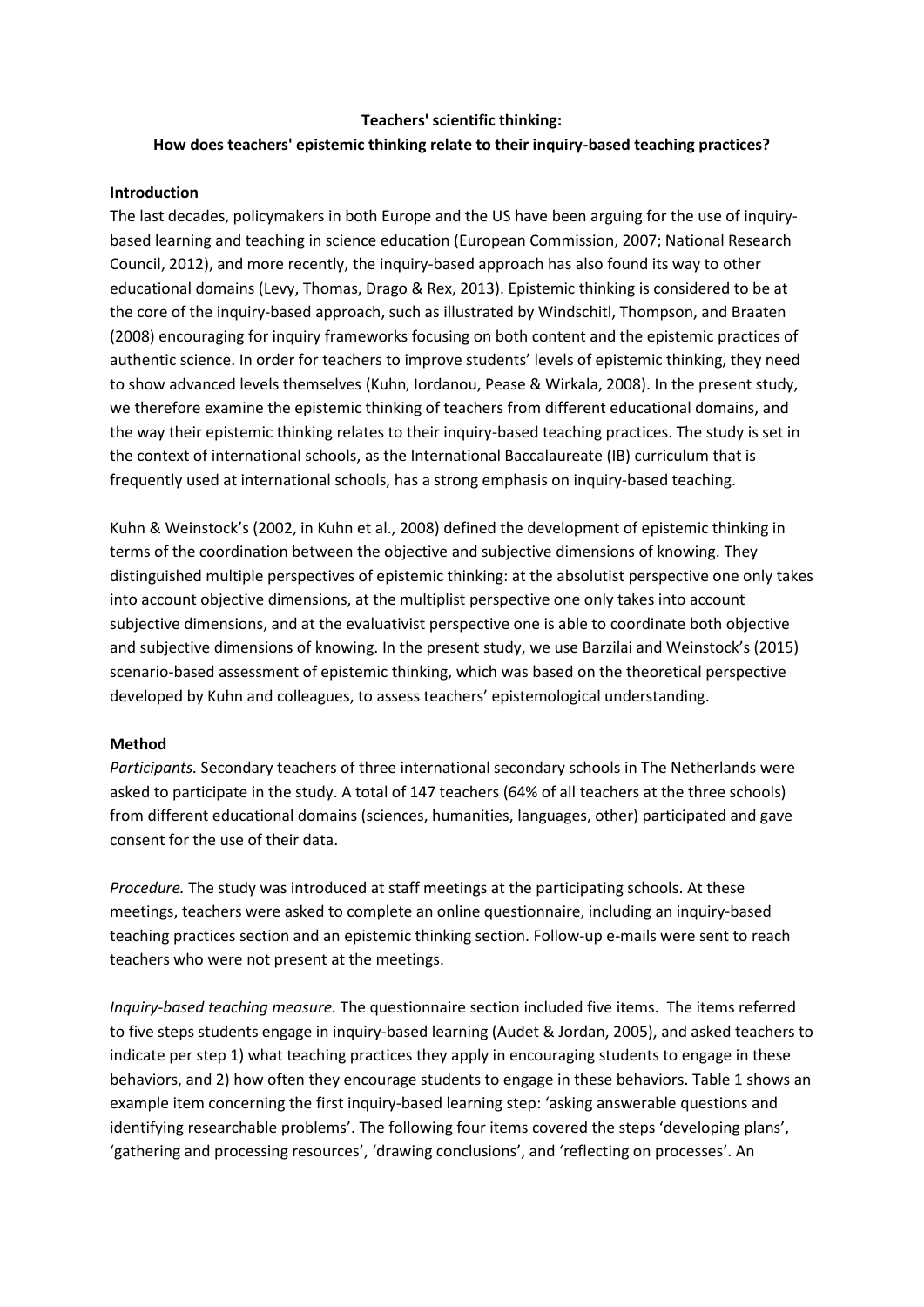optional last question in the section asked teachers in what situations they use the most and in what situations they use the least inquiry-based teaching practices.

Table 1: Example of inquiry-based teaching item

- 1. In inquiry-based learning students engage in asking answerable questions and identifying researchable problems.
	- a) What teaching practices do you apply in encouraging students to engage in these behaviors and to support their learning process?
	- b) In general, how often do you encourage students to engage in these behaviors?

Note. Option a refers to the type and option b to the quantity of inquiry-based teaching practices.

*Epistemic thinking measure.* This questionnaire section was based on the scenario-based approach of Barzilai and Weinstock (2015). Teachers domain groups (humanities, languages, sciences, other) were randomly assigned to either the biology or the history scenario. Teachers assigned to the biology scenario read a brief story about 'deformed frogs', and were asked to rate agreement (on a scale of 1-10) with eleven statements (from 1=very much disagree to 10=very much agree), each having three sub-statements corresponding with Kuhn's (2008) absolutist, mutiplist and evaluativist perspectives of (see Introduction). Teachers assigned to the history scenario read a brief story about 'The Fifth Livian War', and were asked to rate their agreement with ten statements, each having three sub-statements. Table 2 shows an example statement concerning the biology scenario.

# Table 2: Example of epistemic thinking item (Barzilai & Weinstock, 2015)

| What should the knowledge about the deformed frogs be based on? |  |  |  |  |  |  |                   |  |  |     |
|-----------------------------------------------------------------|--|--|--|--|--|--|-------------------|--|--|-----|
| a. Mainly on interpretations of data                            |  |  |  |  |  |  | 1 2 3 4 5 6 7 8 9 |  |  | -10 |
| b. Mainly on personal points of view                            |  |  |  |  |  |  | 1 2 3 4 5 6 7 8 9 |  |  |     |
| c. Only on the facts                                            |  |  |  |  |  |  | 1 2 3 4 5 6 7 8 9 |  |  | -10 |

Note. Option a = evaluativist perspective, option b = multiplist perspective, option c = absolutist perspective

# **Results & Discussion**

Results are being analyzed momentarily. We will assess the epistemic perspectives of teachers, and relate these to the type and quantity of their inquiry-based teaching practices. In addition, we will examine whether the relation between teachers' epistemic thinking and inquiry-based teaching practices differs for different educational domains.

# **References**

- Audet, R. H. & Jordan, L. K. (Eds.) (2005). *Integrating inquiry across the curriculum*. Thousand Oaks, CA, USA: Corwin Press.
- Barzilai, S., & Weinstock, M. (2015). Measuring epistemic thinking within and across topics: A scenario-based approach. *Contemporary Educational Psychology, 42*, 141-158.